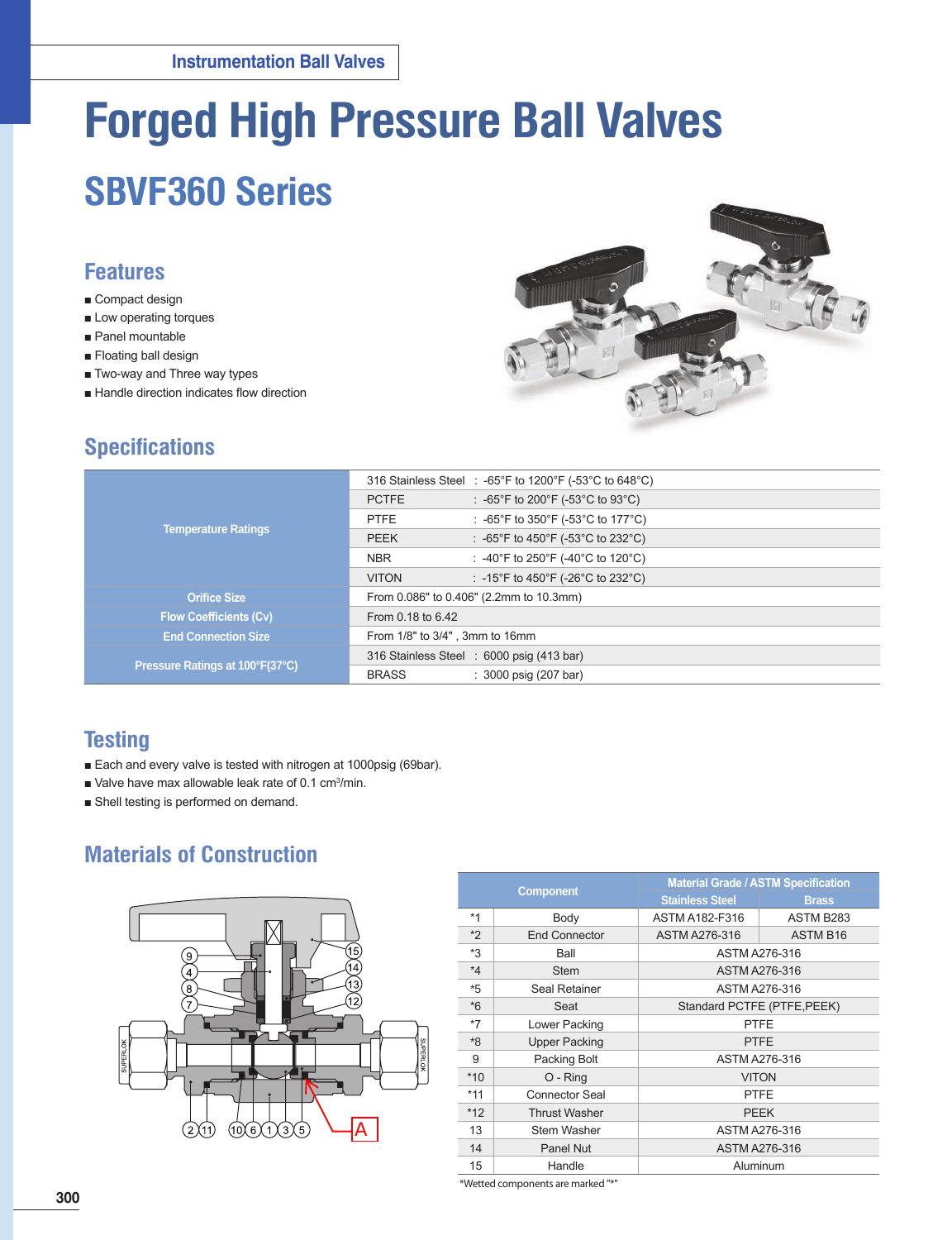## **SBVF Series**



**Two - Way Type**

## **Table of dimensions**

| <b>Orifice</b><br><b>End Connections</b><br>Cv<br><b>Part Number</b> |                  |             |      | <b>Dimensions</b> |      |      |              |      |      |      |      |      |     |
|----------------------------------------------------------------------|------------------|-------------|------|-------------------|------|------|--------------|------|------|------|------|------|-----|
|                                                                      |                  | ln.(mm)     |      | Port1 / Port2     | A    | B.   | $\mathbf{C}$ | D.   | Е    | F.   | G    | н.   |     |
|                                                                      | S <sub>2</sub>   | 0.093(2.4)  | 0.21 | 1/8" SUPERLOK     | 34.5 | 34.5 |              |      |      |      |      |      |     |
|                                                                      | S <sub>4</sub>   | 0.165(4.2)  | 0.93 | 1/4" SUPERLOK     | 37.6 | 37.6 |              |      |      |      |      |      |     |
| <b>SBVF</b>                                                          | S3M              | 0.086(2.2)  | 0.18 | 3mm SUPERLOK      | 34.8 | 34.8 | 10.0         | 10.5 | 23.5 | 18.0 |      |      |     |
| 3601                                                                 | M <sub>2N</sub>  | 0.165(4.2)  | 0.93 | 1/8" MALE NPT     | 29.9 | 29.9 |              |      |      |      | 47.0 | 16.3 | 3.3 |
|                                                                      | M <sub>4</sub> N | 0.165(4.2)  | 0.93 | 1/4" MALE NPT     | 34.3 | 34.3 |              |      |      |      |      |      |     |
|                                                                      | F <sub>2N</sub>  | 0.165(4.2)  | 0.93 | 1/8" FEMALE NPT   | 27.2 | 27.2 |              |      |      |      |      |      |     |
|                                                                      | S <sub>4</sub>   | 0.189(4.8)  | 1.04 | 1/4" SUPERLOK     | 44.2 | 44.2 |              | 14.5 |      |      | 68.0 | 19.6 |     |
|                                                                      | S <sub>6</sub>   | 0.250(6.4)  | 2.34 | 3/8" SUPERLOK     | 45.8 | 45.8 | 14.0         |      | 32.3 | 25.4 |      |      |     |
|                                                                      | S6M              | 0.189(4.8)  | 1.04 | 6mm SUPERLOK      | 44.5 | 44.5 |              |      |      |      |      |      |     |
| <b>SBVF</b>                                                          | S8M              | 0.250(6.4)  | 2.34 | 8mm SUPERLOK      | 45.2 | 45.2 |              |      |      |      |      |      | 6.4 |
| 3602                                                                 | <b>S10M</b>      | 0.250(6.4)  | 2.34 | 10mm SUPERLOK     | 46.0 | 46.0 |              |      |      |      |      |      |     |
|                                                                      | M <sub>4</sub> N | 0.250(6.4)  | 2.34 | 1/4" MALE NPT     | 41.1 | 41.1 |              |      |      |      |      |      |     |
|                                                                      | M6N              | 0.250(6.4)  | 2.34 | 3/8" MALE NPT     | 41.1 | 41.1 |              |      |      |      |      |      |     |
|                                                                      | F <sub>4</sub> N | 0.250(6.4)  | 2.34 | 1/4" FEMALE NPT   | 38.4 | 38.4 |              |      |      |      |      |      |     |
|                                                                      | S <sub>8</sub>   | 0.406(10.3) | 6.42 | 1/2" SUPERLOK     | 59.4 | 59.4 |              |      |      |      |      |      |     |
|                                                                      | S <sub>12</sub>  | 0.406(10.3) | 6.42 | 3/4" SUPERLOK     | 59.2 | 59.2 |              |      |      |      |      |      |     |
|                                                                      | <b>S12M</b>      | 0.375(9.5)  | 5.57 | 12mm SUPERLOK     | 59.2 | 59.2 |              |      |      |      |      |      |     |
| <b>SBVF</b><br>3603                                                  | <b>S16M</b>      | 0.406(10.3) | 6.42 | 16mm SUPERLOK     | 59.2 | 59.2 | 17.5         | 19.3 | 41.1 | 27.7 | 74.2 | 22.9 | 9.7 |
|                                                                      | M8N              | 0.406(10.3) | 6.42 | 1/2" MALE NPT     | 56.4 | 56.4 |              |      |      |      |      |      |     |
|                                                                      | F6N              | 0.406(10.3) | 6.42 | 3/8" FEMALE NPT   | 49.5 | 49.5 |              |      |      |      |      |      |     |
|                                                                      | F8N              | 0.406(10.3) | 6.42 | 1/2" FEMALE NPT   | 54.6 | 54.6 |              |      |      |      |      |      |     |

• Dimensions based on SUPERLOK nuts finger-tight.

• ISO Tapered Threads are available upon request

• All dimensions in millimeters unless specified as "inch". Dimension are for reference only, subject to change.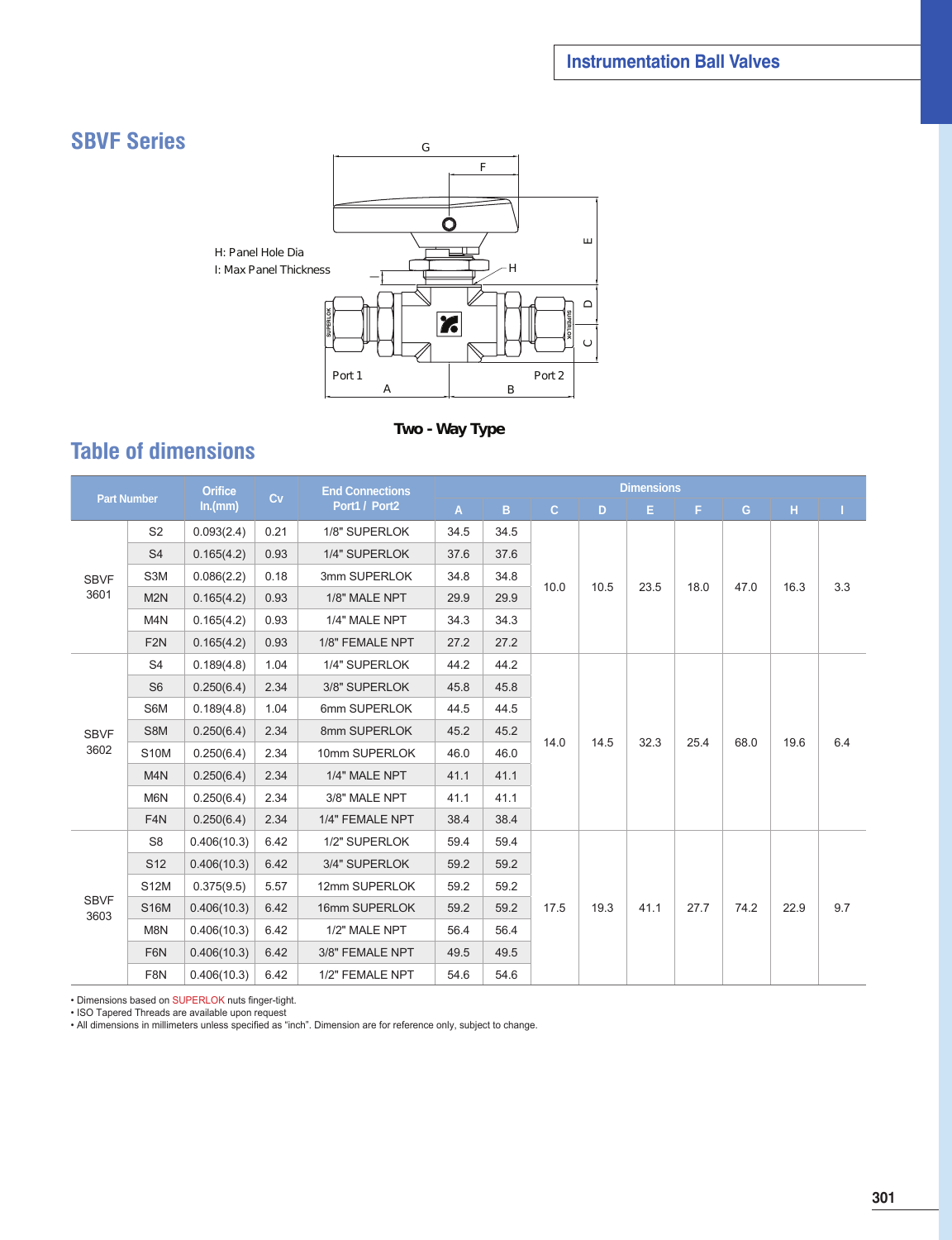## **SBVF 3 Series**



**Pressure Ratings with port3 as inlet :** Please see Specifications of page 300

**Pressure Rating with port 1 or port 2 as inlet :** 150 psig (10bar) at 100°F(37°C)

## **Table of dimensions**

| <b>Part Number</b>                              |                  | <b>Orifice</b><br>Cv |      | <b>End Connections</b> |      | <b>Dimensions</b> |              |              |      |      |      |      |     |  |
|-------------------------------------------------|------------------|----------------------|------|------------------------|------|-------------------|--------------|--------------|------|------|------|------|-----|--|
|                                                 |                  | ln.(mm)              |      | Port1 / Port2 / Port3  | A    | B                 | $\mathbf{C}$ | D.           | E.   | F.   | G    | H.   |     |  |
|                                                 | S <sub>2</sub>   | 0.093(2.4)           | 0.21 | 1/8" SUPERLOK          | 34.5 | 34.5              | 36.5         |              |      |      |      | 16.3 |     |  |
|                                                 | S <sub>4</sub>   | 0.165(4.2)           | 0.63 | 1/4" SUPERLOK          | 37.6 | 37.6              | 39.6         |              |      |      |      |      |     |  |
| <b>SBVF</b><br>36013                            | S3M              | 0.086(2.2)           | 0.18 | 3mm SUPERLOK           | 34.8 | 34.8              | 36.8         | 10.5         | 23.5 | 18.0 |      |      | 3.3 |  |
|                                                 | M <sub>2N</sub>  | 0.165(4.2)           | 0.63 | 1/8" MALE NPT          | 29.9 | 29.9              | 31.9         |              |      |      | 47.0 |      |     |  |
|                                                 | M <sub>4</sub> N | 0.165(4.2)           | 0.63 | 1/4" MALE NPT          | 34.3 | 34.3              | 36.3         |              |      |      |      |      |     |  |
|                                                 | F <sub>2N</sub>  | 0.165(4.2)           | 0.63 | 1/8" FEMALE NPT        | 27.2 | 27.2              | 29.2         |              |      |      |      |      |     |  |
| S <sub>4</sub><br>S <sub>6</sub><br><b>SBVF</b> |                  | 0.189(4.8)           | 0.70 | 1/4" SUPERLOK          | 44.2 | 44.2              | 47.7         | 14.5<br>32.3 |      |      | 68.0 | 19.6 |     |  |
|                                                 |                  | 0.250(6.4)           | 0.87 | 3/8" SUPERLOK          | 45.8 | 45.8              | 49.3         |              |      |      |      |      |     |  |
|                                                 | S6M              | 0.189(4.8)           | 0.70 | 6mm SUPERLOK           | 44.5 | 44.5              | 48.0         |              |      |      |      |      |     |  |
|                                                 | S8M              | 0.250(6.4)           | 0.87 | 8mm SUPERLOK           | 45.2 | 45.2              | 48.7         |              |      | 25.4 |      |      | 6.4 |  |
| 36023                                           | <b>S10M</b>      | 0.250(6.4)           | 0.87 | 10mm SUPERLOK          | 46.0 | 46.0              | 49.5         |              |      |      |      |      |     |  |
|                                                 | M <sub>4</sub> N | 0.250(6.4)           | 0.87 | 1/4" MALE NPT          | 41.1 | 41.1              | 44.6         |              |      |      |      |      |     |  |
|                                                 | M6N              | 0.250(6.4)           | 0.87 | 3/8" MALE NPT          | 41.1 | 41.1              | 44.6         |              |      |      |      |      |     |  |
|                                                 | F <sub>4</sub> N | 0.250(6.4)           | 0.87 | 1/4" FEMALE NPT        | 38.4 | 38.4              | 41.9         |              |      |      |      |      |     |  |
|                                                 | S <sub>8</sub>   | 0.406(10.3)          | 3.62 | 1/2" SUPERLOK          | 59.4 | 59.4              | 68.1         |              |      |      |      |      |     |  |
|                                                 | S <sub>12</sub>  | 0.406(10.3)          | 3.62 | 3/4" SUPERLOK          | 59.2 | 59.2              | 67.9         |              |      |      |      |      |     |  |
|                                                 | <b>S12M</b>      | 0.375(9.5)           | 3.46 | 12mm SUPERLOK          | 59.2 | 59.2              | 67.9         |              |      |      |      |      |     |  |
| <b>SBVF</b><br>36033                            | <b>S16M</b>      | 0.406(10.3)          | 3.62 | 16mm SUPERLOK          | 59.2 | 59.2              | 67.9         | 19.3         | 41.1 | 27.7 | 74.2 | 22.9 | 9.7 |  |
|                                                 | M8N              | 0.406(10.3)          | 3.62 | 1/2" MALE NPT          | 56.4 | 56.4              | 65.1         |              |      |      |      |      |     |  |
|                                                 | F6N              | 0.406(10.3)          | 3.62 | 3/8" FEMALE NPT        | 49.5 | 49.5              | 58.2         |              |      |      |      |      |     |  |
|                                                 | F8N              | 0.406(10.3)          | 3.62 | 1/2" FEMALE NPT        | 54.6 | 54.6              | 63.3         |              |      |      |      |      |     |  |

• Dimensions based on SUPERLOK nuts finger-tight.

• ISO Tapered Threads are available upon request

• All dimensions in millimeters unless specified as "inch". Dimension are for reference only, subject to change.